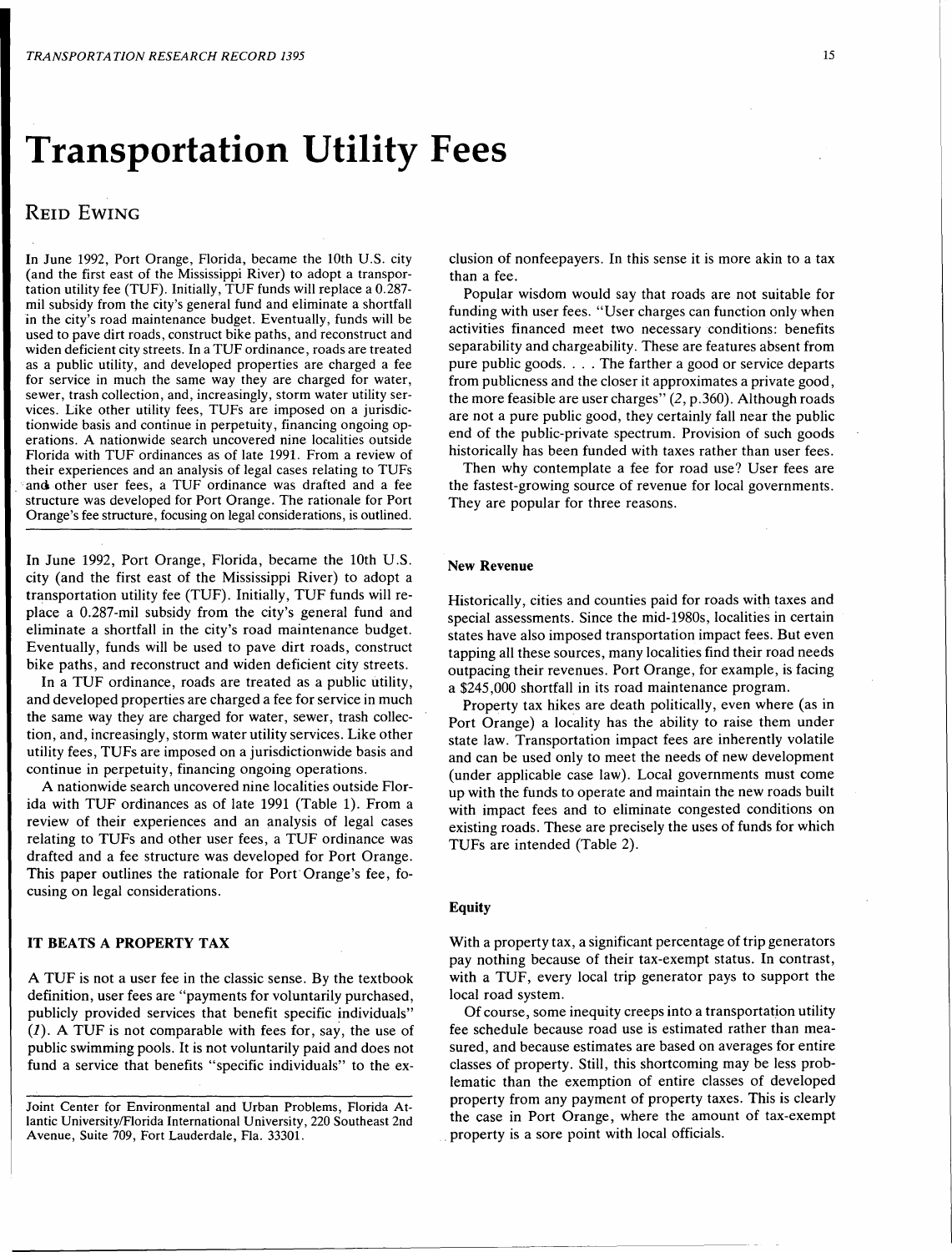| <b>Fee Characteristics</b>      | <b>Fort Collins</b><br>Colorado                            | La Grande<br>Oregon                    | <b>Pocatello</b><br><b>Idaho</b>                                                                     | <b>Ashland</b><br>Oregon                                                             | <b>Tualatin</b><br>Oregon                                                                                                                                                          |
|---------------------------------|------------------------------------------------------------|----------------------------------------|------------------------------------------------------------------------------------------------------|--------------------------------------------------------------------------------------|------------------------------------------------------------------------------------------------------------------------------------------------------------------------------------|
| Name                            | <b>Transportation Utility Fee</b>                          | <b>Street User Fee</b>                 | <b>Street Restoration and</b><br>Maintenance Fee                                                     | <b>Transportation Utility Fee</b>                                                    | Road Utility Fee                                                                                                                                                                   |
| <b>Status</b>                   | Implemented 1984<br>Discontinued 1987                      | Implemented 1985                       | Implemented 1986<br>Discontinued 1987                                                                | Implemented 1986                                                                     | Implemented 1990                                                                                                                                                                   |
| <b>Fee Basis</b>                | Front footage<br>Trip generation                           | Flat fee                               | Trip generation                                                                                      | Flat fee for residential uses<br>Required parking spaces for<br>non-residential uses | Trip generation                                                                                                                                                                    |
| Use of Funds                    | Road maintenance                                           | Road construction<br>Road maintenance  | Road maintenance                                                                                     | Road maintenance<br><b>Bikeways</b><br>Pedestrian improvements                       | Road maintenance<br>Street lighting                                                                                                                                                |
| Land-Use Categories             | Single-family<br>Multifamily<br>1 Non-residential category | 1 Land use category                    | Single-family<br>Multifamily<br>Mobile homes<br>Retirement homes<br>79 Non-residential<br>categories | Single-family<br>Multifamily<br>10 Non-residential<br>categories                     | Single-family<br>Multifamily<br>7 Non-residential<br>categories                                                                                                                    |
| <b>Exemptions</b>               | Undeveloped land                                           | Properties without water<br>service    | Undeveloped land<br>Unoccupied structures<br>(must<br>be unoccupied at least 90<br>days)             | Undeveloped land<br>Churches<br><b>Nursing homes</b>                                 | Undeveloped land<br>Unoccupied structures<br>without water service<br>(after 30 day vacancy)<br>Park-and-ride lots<br>Public park land without<br>parking<br>Railroad right-of-way |
| Fee per Single Family Unit      | $$.75 - $1.50$ per month<br>(\$1.00 target)                | \$2.50 per month                       | \$2.65 per month                                                                                     | \$1.20 per month<br>(20 cents for bikeways)                                          | \$1.42 per month                                                                                                                                                                   |
| <b>Billing Mechanism</b>        | Monthly utility bill                                       | Monthly utility bill                   | Monthly utility bill                                                                                 | Monthly utility bill                                                                 | Monthly utility bill                                                                                                                                                               |
| <b>Individual Billed</b>        | Owner or occupant (owner<br>is liable)                     | Owner or occupant (owner<br>is liable) | Owner or occupant (jointly<br>liable)                                                                | Owner or occupant                                                                    | Owner or occupant (owner<br>is liable)                                                                                                                                             |
| <b>Enforcement Mechanism</b>    | Discontinuance of utilities.<br>Creation of lien           | Creation of lien<br>Legal action       | Discontinuance of utilities<br>Creation of lien                                                      | Discontinuance of utilities<br>Legal action                                          | Discontinuance of utilities<br>Creation of lien                                                                                                                                    |
| Discounts (upon<br>application) | Low-income elderly                                         | Low-income elderly                     | Low-income elderly                                                                                   | Low-income elderly                                                                   | Vacant structures with<br>water service                                                                                                                                            |

 $\mathcal{A}^{\mathcal{A}}$ 

|  | <b>TABLE 1</b> National Experience with Transportation Utility Fees |  |  |
|--|---------------------------------------------------------------------|--|--|
|--|---------------------------------------------------------------------|--|--|

| <b>Fee Characteristics</b>   | <b>Beaumont</b><br>Texas                                                                                                      | <b>Soap Lake</b><br><b>Washington</b>                                                  | <b>Austin</b><br><b>Texas</b>                                                                              | <b>Medford</b><br>Oregon                                                           |
|------------------------------|-------------------------------------------------------------------------------------------------------------------------------|----------------------------------------------------------------------------------------|------------------------------------------------------------------------------------------------------------|------------------------------------------------------------------------------------|
| Name                         | <b>Street Use Service Fee</b>                                                                                                 | <b>Street Utility Charge</b>                                                           | <b>Transportation User Fee</b>                                                                             | <b>Street Utility Fee</b>                                                          |
| <b>Status</b>                | Implemented 1990                                                                                                              | Implemented 1992                                                                       | Implemented 1992                                                                                           | Implemented 1992                                                                   |
| Fee Basis                    | Flat fee                                                                                                                      | Flat fee for residential uses<br>Employees for non-<br>residential<br>uses             | Trip generation                                                                                            | Trip generation                                                                    |
| Use of Funds                 | Road maintenance                                                                                                              | Road construction<br>Road maintenance                                                  | Road maintenance                                                                                           | Road maintenance                                                                   |
| Land-Use Categories          | Single-family<br>Multifamily<br>1 Non-residential category                                                                    | 1 Residential category<br>1 Non-residential category                                   | 4 Single-family categories<br>4 Multifamily categories<br>31 Non-residential<br>categories                 | Single-family<br>Multifamily<br>Senior housing<br>16 Non-residential<br>categories |
| <b>Exemptions</b>            | Undeveloped land<br>Disabled persons<br>Occupants of public housing<br>or federally subsidized low<br>-income rental housing. | Undeveloped land<br>Tax-exempt properties<br>Low-income elderly<br>Low-income disabled | <b>Undeveloped land</b><br>Public properties<br>Vacant residences<br>Autoless households<br><b>Elderly</b> | <b>Undeveloped land</b><br>Developed land without<br>water service                 |
| Fee per Single Family Unit   | \$3.00 per month                                                                                                              | \$2.00 per month                                                                       | \$1.70 per month                                                                                           | \$2.00 per month                                                                   |
| <b>Billing Mechanism</b>     | Monthly utility bill                                                                                                          | Monthly utility bill                                                                   | Monthly utility bill                                                                                       | Monthly utility bill                                                               |
| <b>Individual Billed</b>     | Owner or occupant                                                                                                             | Owner or occupant                                                                      | Owner or occupant                                                                                          | Owner or occupant                                                                  |
| <b>Enforcement Mechanism</b> |                                                                                                                               | Creation of lien<br>Legal action                                                       | Discontinuance of utilities<br>Legal action                                                                | Discontinuance of utilities<br>Legal action                                        |
| Discounts (upon application) | Elderly living in single-<br>family units                                                                                     |                                                                                        | Properties which generate<br>less than the assigned<br>traffic level                                       |                                                                                    |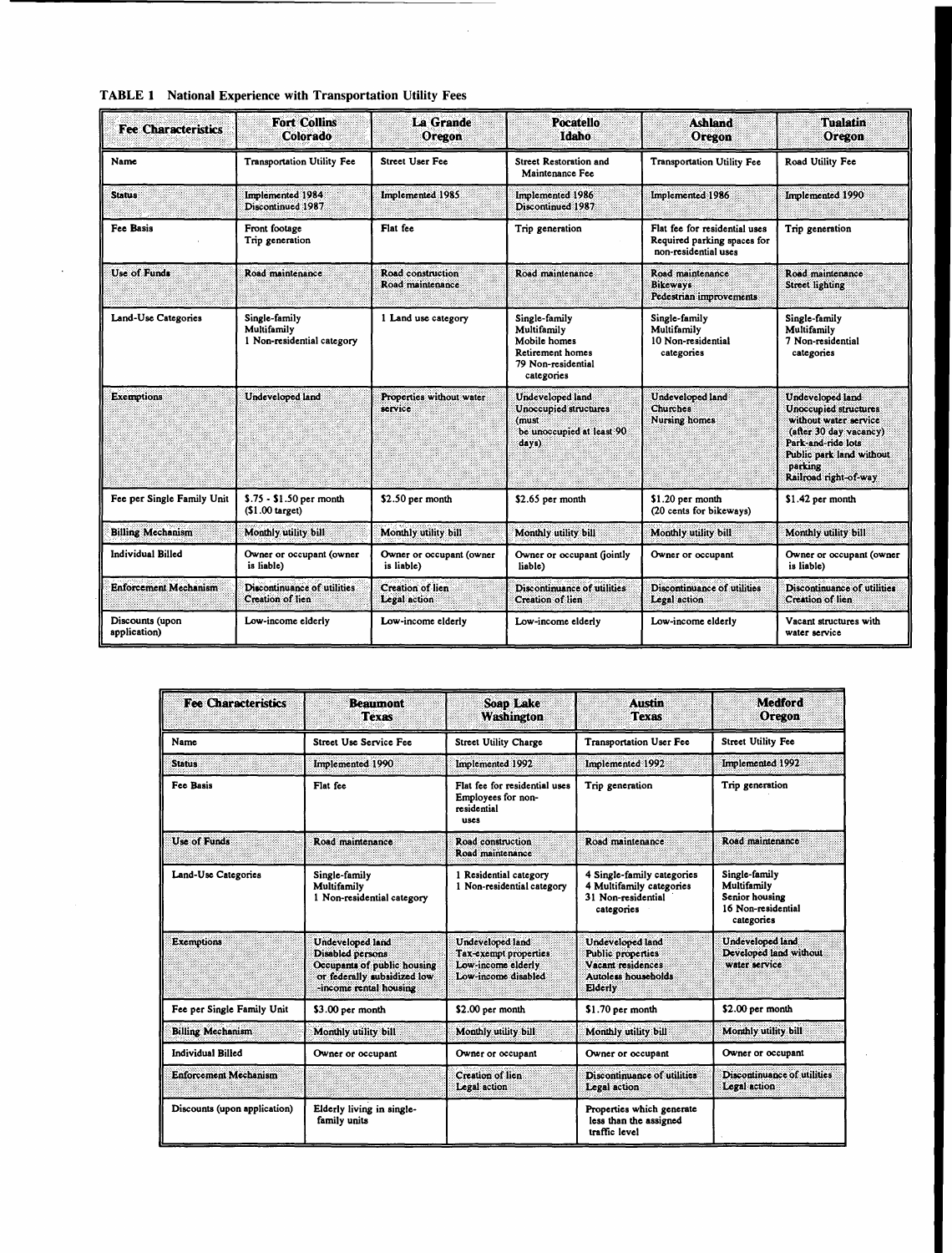|                                         | <b>Capital Improvements</b> | <b>Operation &amp; Maintenance</b> |
|-----------------------------------------|-----------------------------|------------------------------------|
| <b>Needs of New</b><br>Development      | <b>Impact Fees</b>          | N/A                                |
| <b>Needs of Existing</b><br>Development | Utility Fees                | <b>Utility Fees</b>                |

## Economic Efficiency

If road users could be charged for the marginal costs of their trips, including delay imposed on other road users and environmental damage, then trips valued at less than their social costs would not be made. Economic theory tells us such charges would maximize net benefits to society.

The problem is that variable pricing requires that road use be metered. Absent metering, a TUF must appear as a fixed charge to the individual user. A TUF neither moderates travel demand nor encourages the use of more economically efficient modes of travel. It provides no demand signals that can be used in service planning.

Even so, the political process of fee setting may lead to a more efficient allocation of resources than is likely when roads compete for general tax revenues (as they do with property taxes). And a TUF appears more politically feasible at this point than the theoretically elegant road pricing schemes advocated by economists.

## WHAT IS IN A NAME?

The name given a revenue source does not determine whether it is a tax, assessment, or fee. What counts are the characteristics of the source. The object in structuring a TUF is to make it as much like a user fee and as little like a tax or special assessment as possible.

Legal guidance is provided by the Supreme Court of Colorado, which upheld Fort Collins's TUF as a special fee *(Bloom v. City of Fort Collins,* 784 P.2d 304); the Supreme Court of Idaho, which struck down Pocatello's TUF as a disguised tax *(Brewster v. City of Pocatello,* 768 P.2d 765); the Attorney General of Oregon, who opined that Ashland's TUF is a property tax (Oregon Attorney General Opinion OP-6091, June 26, 1987); and the courts and legislatures of other states, which have drawn the line between user fees, taxes, and special assessments through their case law and statutes.

#### Taxes, Assessments, and Fees

In Florida as in most states, localities may levy taxes only if specifically authorized by state law. A TUF would be illegal if judged to be a tax.

Odds are that a TUF would also be illegal if judged to be a special assessment. Special assessments may be levied only on properties that realize some "special benefit" from expenditures. Traditionally, this meant that properties had to physically abut improvements financed with assessments. Such improvements tended to be limited in scale and scope (e.g., subdivision street paving and street lighting).

Increasingly, special assessments are being used to finance services and facilities beneficial to larger areas and a broader public. The courts in Florida are among the most receptive to such applications. Yet even in Florida, a special assessment for citywide road repaving was recently declared invalid because the benefits conferred by the program were not "special" enough *(Hanna v. City of Palm Bay,* 579 So.2d 320).

Only if a TUF is judged to be a user fee will it likely be upheld. "Home rule" states grant localities all powers that are not precluded or preempted by the state constitution or state statutes. As a rule, the power to impose user fees for public purposes is not preempted; quite the opposite, state statutes specifically grant localities such power under the mantle of home rule.

## Costs Occasioned

To qualify as user fees, government charges must be reasonably related to use of public facilities or services. From a legal standpoint, the safest basis for TUFs is costs occasioned by the use of roads. By this I mean costs incurred by government in meeting the needs of specific classes of road users.

Cost occasioned is the most common basis for allocating highway costs among vehicle classes and establishing corresponding fuel tax rates. Cost of service, a concept analogous to cost occasioned, is the most common basis for utility rate setting and one generally acknowledged to meet the "fair and reasonable" standard applied to utility rates. Cost occasioned is the basis for transportation impact fees in Florida and other states adopting the rational nexus standard. And cost of service was the basis for a favorable ruling in the only case to date upholding a TUF, the Fort Collins case. Quoting the Colorado Supreme Court:

We are thus satisfied that where, as here, a municipality imposes a special fee upon owners or occupants of developed lots fronting city streets for the purpose of providing revenues for the maintenance of city streets, and where the fee is reasonably designed to *defray the cost of the service* provided by the municipality, such fee is a valid form of government charge within the legislative authority of the municipality. *[Bloom v. City of Fort Collins,* 784 P.2d 304, 311 (emphasis added)].

## ''Reasonableness'' Standard

The fact that user fees must be reasonably related to the use of facilities or services does not mean that fees must be based on precise estimates of use or costs occasioned by use. One challenging the reasonableness of a fee must overcome a presumption of validity by demonstrating that the fee structure was established arbitrarily.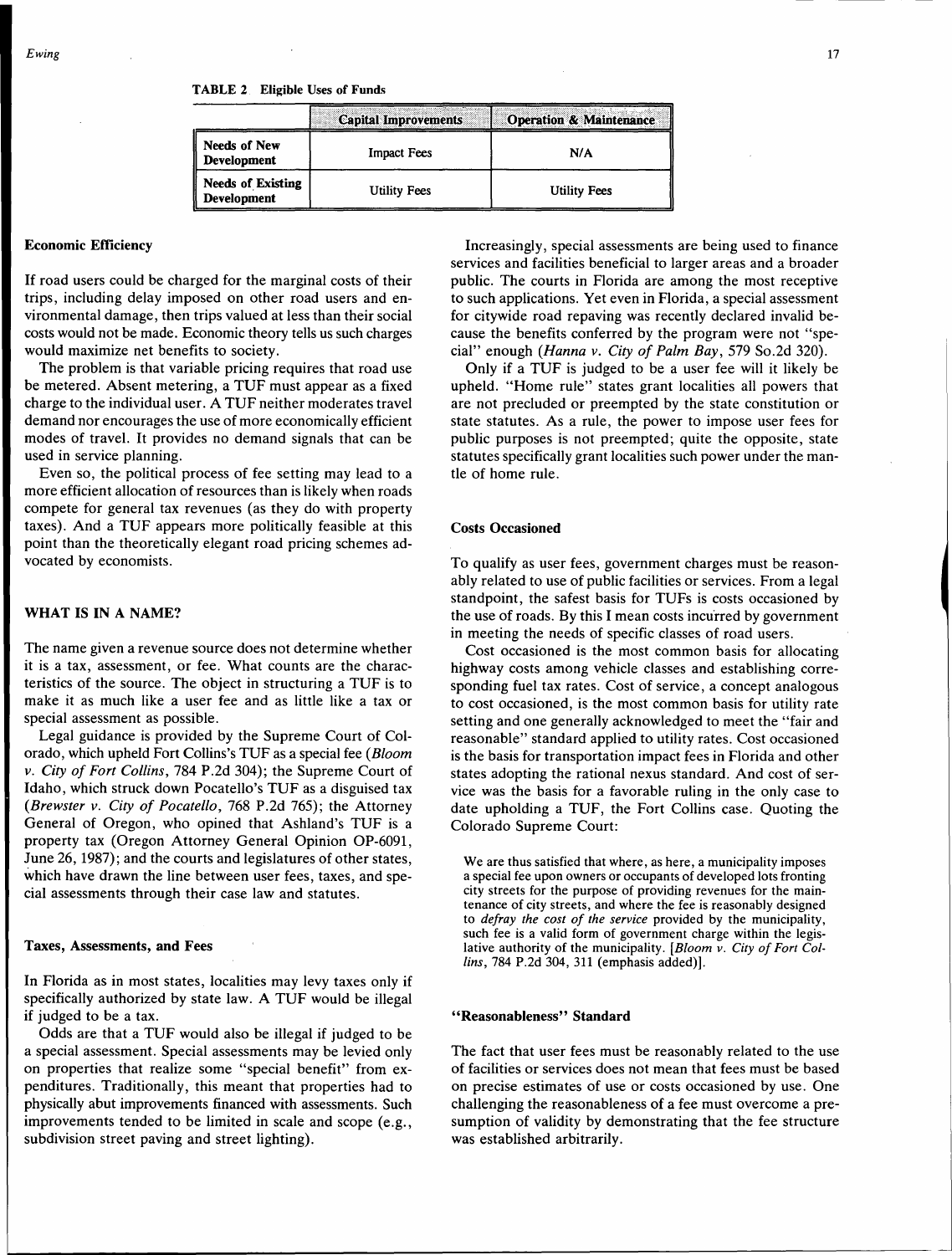In the Fort Collins case, the court stated:

The amount of a special fee must be reasonably related to the overall cost of the service .... Mathematical exactitude, however, is not required, and the particular mode adopted by a city in assessing the fee is generally a matter of legislative discretion. *(Bloom v. City of Fort Collins,* 784 P.2d 304, 308)

The same standard has been applied by courts in other states. In Florida, for example, a court held that "mathematical exactitude" is not required in setting trash collection fees to exactly reflect the cost of service *(Pinellas Apartment Association, Inc. v. City of Petersburg,* 294 So.2d 676, 678).

## WHOM TO CHARGE, AND HOW MUCH

In establishing a fee structure, it is first necessary to decide which roadway costs are occasioned by feepayers, then to decide which classes of feepayers occasion specific costs, and finally to decide how to divide such costs among individual feepayers within the classes occasioning them.

#### Existing Versus Future Traffic

If a TUF is truly a fee, feepayers may be charged only for the costs they themselves occasion. With only two exceptions (La Grande, Oregon, and Soap Lake, Washington), localities implementing TUFs to date have utilized funds strictly for operation and maintenance of roads. Clearly, such costs are occasioned by existing users because they are recurring costs that cannot be avoided if facilities are open to traffic.

That is not the case with capital improvements. Some capital improvements meet the needs of new rather than existing development; the costs of these improvements could be avoided in the absence of growth.

In setting transportation impact fees under the court-imposed rational nexus standard, new construction costs must be divided into two pots: costs incurred to eliminate any backlog of road needs at current traffic volumes and costs incurred to accommodate new trips caused by anticipated development. Only the latter may be funded with impact fees.

The cost of new facilities should be borne by new users to the extent new use requires new facilities, but only to that extent. When new facilities must be built in any event, looking only to new users for necessary capital gives old users a windfall at the expense of new users. *(Contractors and Builders Association of Pinellas County v. City of Dunedin,* 329 So.2d 314, 321)

Conversely, only the costs of eliminating existing deficiencies could be funded with a TUF because new users would otherwise benefit from a "windfall" at the expense of old users. If a road user tax were being imposed, the proceeds could be used for any road-related purpose. However, a TUF is a fee and hence subject to a different standard. The connection between who pays and who benefits is stronger for a fee than for a tax.

## Local Versus Through Traffic

Being an open system, roads serve not only those who reside or do business in the community but anyone who might wish to travel through the community. Both groups occasion costs through road use. Yet, again, feepayers may be charged only for their fair share of total costs.

The issue of road use by nonfeepayers loomed large in the Pocatello case. In ruling against Pocatello's TUF, the Idaho District Court held:

Accepting the legal definition that a fee is a charge for a direct public service, while a tax is a forced contribution by the public at large to meet public needs, the City cannot charge and collect fees for the restoration and maintenance of public streets ... fees collected from the owners/occupiers of the individual premises go to support a proprietary service that is *shared by the public at large. [Brewster v. City of Pocatello,* District Court, County of Bannock, State of Idaho, Register #39971-A, p. 11 (emphasis added)]

Similar concerns surfaced when impact fees were first used to finance infrastructure available to the general public. In a landmark case, feepayers argued that since anyone could use roads financed with impact fees, there was too wide a gap between those who paid and those who benefited, making the fee, in reality, a tax. The court disagreed, upholding impact fees as long as they do not exceed the costs of improvements required by new developments *(Home Builders v. Board of County Commissioners of Palm Beach County,* 446 So.2d 140).

By analogy, any benefit accruing to the public generally should not invalidate a TUF as long as fees meet the "fairshare" test. The balance of road costs, occasioned by those driving through the community, must be covered by other revenues.

The practical significance of this issue may be nil. It is likely that the great majority of those using city streets have at least one trip end within the city; their trips are generated (produced or attracted) by properties subject to the TUF. Those traveling through the city pay no fee, but in most communities, through traffic is confined to higher-level roads under county or state jurisdiction.

## Arterials Versus Local Roads

In jurisdictions with TUFs, high-volume retailers have argued with some success that it would be unfair to make fees a straight function of traffic generation. On the basis of rates in the ITE *Trip Generation* manual, a convenience store or fast food restaurant could pay thousands of dollars annually in fees; a shopping center, tens of thousands. Yet, as these retailers know, the lion's share of local road expenditures only indirectly benefit them since they, by necessity, locate on highvolume county or state roads.

Jurisdictions have responded to such arguments in different ways. Austin, Texas, has capped its "traffic generation factor" at five times the residential rate; food stores and health care facilities pay the same amount per acre of development, although food stores generate almost four times as many trips per acre. Pocatello assigned 79 percent of its costs to resi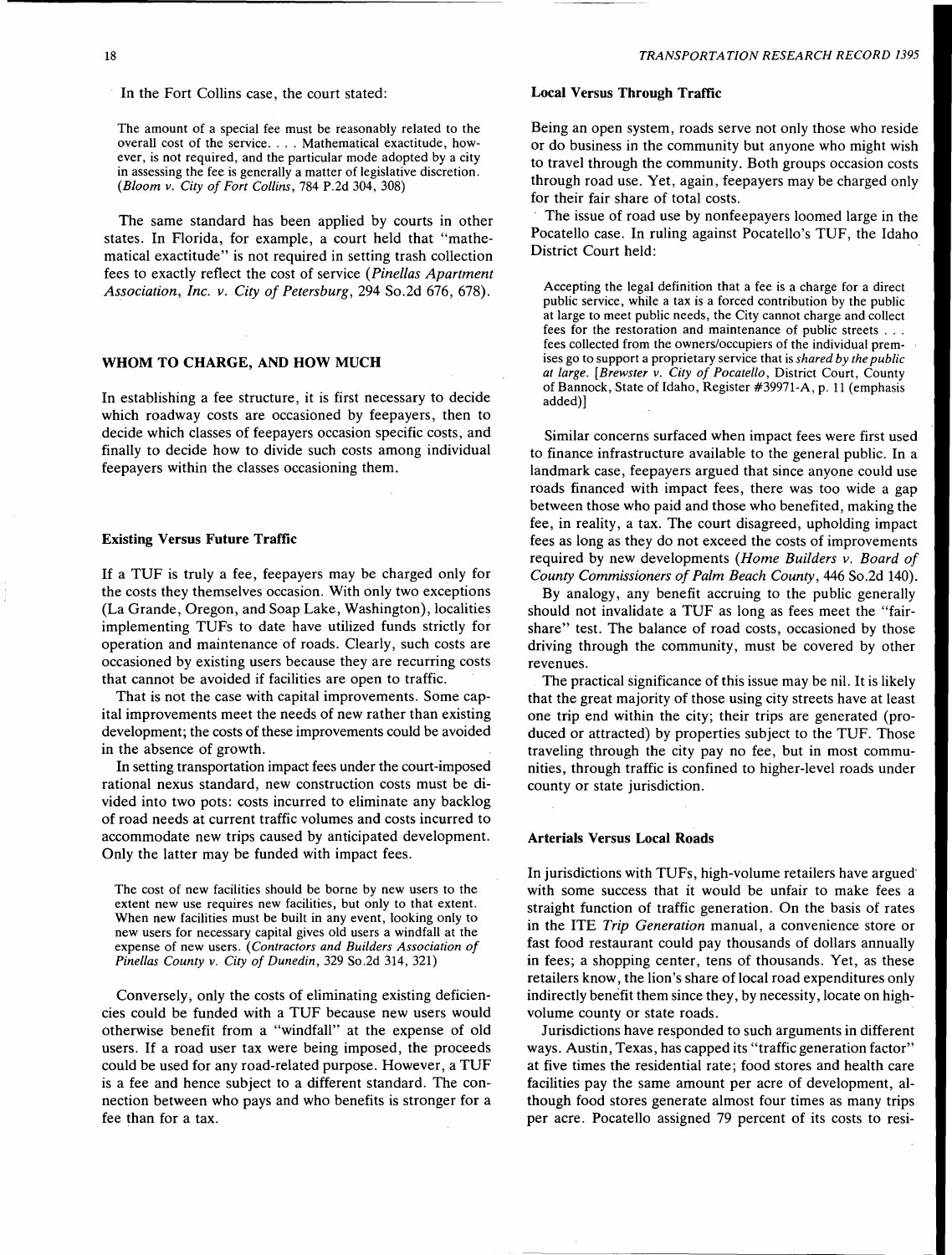dential users, the balance to other users; residential properties ended up paying 13 times as much per "average weekday vehicle trip end" as did nonresidential properties.

An arbitrary cap or allocation may solve a political problem but also jeopardizes the status of a TUF as a fee reasonably related to use of city streets. There is a better way to deal with this issue.

Arterials, collectors, and local roads perform different functions in the road hierarchy, and thus, occasion costs differently. Because the primary function of local roads is to provide access to land, costs of such roads are occasioned entirely by fronting properties. On the other hand, since the primary function of arterials is to provide mobility, their costs are occasioned by all developed properties, whether they front on a jurisdiction's roads or not. Collectors fall somewhere between the two extremes.

In Port Orange's ordinance, we distinguish among roads in different functional classes and allocate their costs separately, still on the basis of trip generation rates. This approach poses less legal risk than arbitrary caps or allocations, yet it results in moderate fees for nonresidential uses located on arterials or collectors.

#### **Trip Generation Estimates**

Two of the nine jurisdictions surveyed, La Grande, Oregon, and Beaumont, Texas, have flat fee schedules independent of road use; their TUFs almost certainly would not meet the legal standard for user fees (if ever challenged). Two other jurisdictions peg fees to surrogates for road use: the number of required off-street parking spaces in Ashland, Oregon, and the number of full-time workers employed by businesses in Soap Lake, Washington. Such fees might or might not pass legal muster.

Most jurisdictions have chosen to base fees on the number of trips generated by developed properties-a measure of road use, albeit a crude one. Fee schedules have typically grouped ITE land use codes into broad categories and then applied average ITE rates to all land uses in a given category. The categories often are those already used to classify ratepayers in the city's utility billing system.

This can lead to inequities. Tualatin, Oregon, has defined six nonresidential groups (plus a catchall group) and applied the average trip generation rate for an entire group to all uses that fall within a broad rate band. Thus, a strip shopping center of 10,000 to 20,000 ft<sup>2</sup>, falling in Group 4, pays  $$11.08/$ 1,000 ft<sup>2</sup>/month, whereas a center of  $5,000$  to  $10,000$  ft<sup>2</sup>, falling in Group 5, pays \$29.51/1,000 ft<sup>2</sup>/month. The latter generates only 27 percent more trips per  $1,000$  ft<sup>2</sup>, according to the ITE manual, yet pays almost three times as much per  $1,000$  ft<sup>2</sup> of building area.

Inequities of this sort can wreak political havoc. Wholesalers in Medford, Oregon, refused to pay the city's new TUF, contending that they were unfairly lumped into the "retail/ commercial" land use category with retailers that generate many more trips. Just weeks after its fee went into effect, Medford was forced to add new land use categories to its fee schedule.

The more precisely trip generation rates can be estimated, preferably with supporting traffic counts, the better fees will fare from a legal standpoint. The Oregon Attorney General declared a TUF proposed by the city of Monmouth to be a tax on property because it was not based on actual use of roads:

The City of Monmouth has labeled its proposed exaction a "street user fee." That fee, however, does not relate to actual automobile trips generated by individual pieces of property. Rather, the city bases its fee categories upon estimates of trips generated by typical properties in each category of use .... Because the proposed Monmouth fee is not based on actual use, it is not a user fee. (Oregon Attorney General Opinion, OP-6091, June 29, 1987, p. 3)

In Port Orange, all residential and commercial land uses are classified as precisely the ITE manual permits; each property is assigned to the closest ITE land use category (if ITE has anything close), and the trip generation rate specific to that category is then applied to the property. In addition, traffic counts are performed to establish trip generation rates for properties that do not fall neatly into any ITE land use category and to validate or refine ITE rates for properties that do fall into ITE categories. Eventually, all nonresidential properties will be subject to counts, and fees will be adjusted accordingly. The relatively small number of nonresidential properties makes blanket counts possible.

#### **Refinements**

Even in jurisdictions using trip generation as the basis for fee setting, fees to date have not reflected road use or costs occasioned by use to the fullest extent possible. A trip-based fee schedule can be refined as follows:

• Households with varying trip generation rates can be distinguished. The ITE manual provides trip adjustment factors for households by size, automobile ownership, and density. Austin waives its TUF for automobileless households; Port Orange provides a discount corresponding to the ITE adjustment factor. An application process can be used to simplify the administration of a fee waiver or special fee.

•Trip generation estimates can be adjusted for pass-by trips that are attracted to commercial properties as intermediate stops on the way to primary destinations and for internal trips within mixed-use developments that never venture onto the public road system. Adjustments for pass-by and internal trips have become standard procedure in traffic impact studies and transportation impact fee calculations. Of the five jurisdictions surveyed with trip-based fees, only Medford includes an adjustment for pass-by trips. Port Orange adjusts for both pass-by and internal trips, on the basis of studies reported in the ITE manual.

• The volume of truck traffic generated by different land uses can be adjusted for. In terms of wear and tear on pavement, heavily loaded trucks are equivalent to hundreds or even thousands of automobiles. Accordingly, highway cost allocation studies have used equivalent single-axle loads (ESALs) as a basis for allocating pavement rehabilitation and main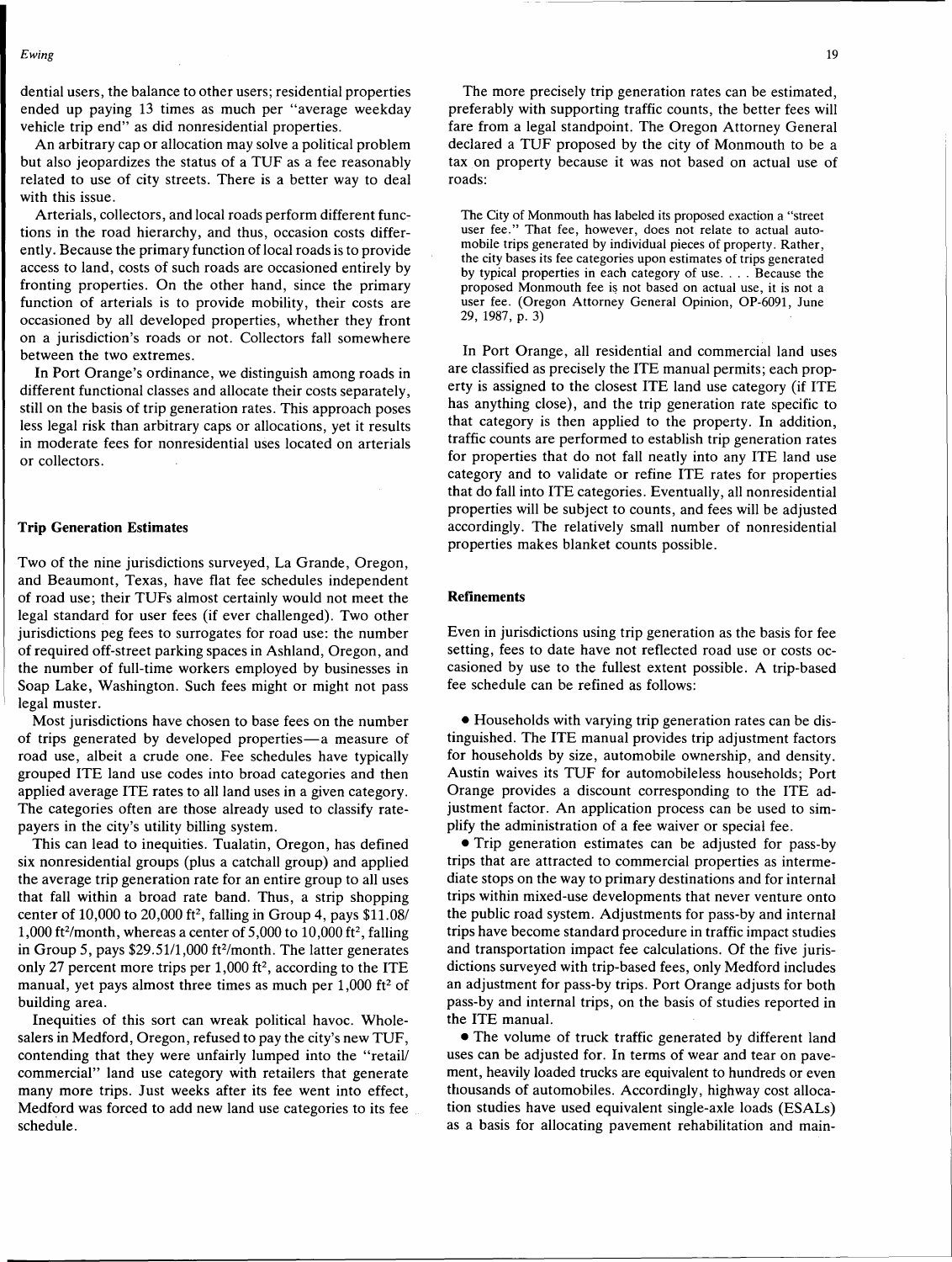tenance costs. Some adjustment is necessary whenever trucks represent a significant portion of traffic on a jurisdiction's roads. Happily, they do not in Port Orange.

• Trip generation rates can be multiplied by average trip lengths to arrive at vehicle miles of travel (VMT) generated by developed properties. On its face, VMT is a better measure of local road use than is trip ends. However, the practical problems of estimating average trip lengths for a multitude of land uses and breaking out travel on city streets may preclud:. this refinement. It was judged to do so in Port Orange.

## POLICIES AND PROCEDURES

Along with a fee schedule, operating policies and procedures must be established. Many have legal implications.

Table 3 summarizes relevant differences between user fees, taxes, and special assessments. Port Orange is careful to treat its TUF as a user fee in all respects.

## Tax-Exempt Properties

All developed properties, whether tax exempt or not, should pay TUFs if they are truly user fees. This includes properties owned by state and federal agencies and school districts, as well as a local government's own properties.

Local governments can expect challenges from other levels of government contending that a TUF is a disguised tax or special assessment from which they are exempt. The Comptroller General has authorized federal agencies to pay charges for use of public utilities but would almost certainly object to roads being treated as a utility.

The furnishing by a State or local government of a *quantum* of direct utility type services, such a sewer, water, trash, etc., to the Federal Government, for which payment may be authorized, is to be distinguished from the performance by a State or local government of governmental functions, such as police and fire protection, regulation of traffic and *road construction and maintenance,* generally supported by taxes, for which payment by a Federal agency, absent statutory authority, is not permissible. (51 Comp. Gen., p. 137 (emphasis added)]

Anticipating a challenge from a public agency, a locality would want to base its TUF on an actual traffic count at a public agency's property line. This would ensure that the fee, at least, reflects the actual "quantum" of road use. The first traffic counts in Port Orange were at public schools.

#### Vacant Land and Unoccupied Structures

Property taxes are levied on vacant land and unoccupied structures. Special assessments are also levied on vacant land and unoccupied structures to the extent that their value is increased by public improvements.

However, as a user fee, a TUF is premised on the use of facilities or services. A TUF must be based on costs occasioned by use, benefits derived from use, or other use-related criteria. Since vacant land and unoccupied structures do not generate trips, it would be inconsistent to impose a TUF on them.

A fee waiver can be granted to owners of unoccupied structures either by means of an application process or on the basis of negligible water use. Tualatin used applications originally but, to simplify administration, switched to automatic waivers based on water use. The Port Orange ordinance provides for a discount, upon application.

|                                                   | <b>User Fee</b>                       | <b>Property Tax</b>                                                              | <b>Special Assessment</b>                     |
|---------------------------------------------------|---------------------------------------|----------------------------------------------------------------------------------|-----------------------------------------------|
| Basis for Charge                                  | Use                                   | Property value                                                                   | Special benefits                              |
| Who Pays?                                         | Property owners or<br>occupants       | Property<br>owners                                                               | Property<br>owners                            |
| Revenues Necessarily<br>Spent Where<br>Collected? | NO                                    | NO.                                                                              | <b>YES</b>                                    |
| <b>Public Property</b><br>Exempt?                 | NO.                                   | <b>YES</b>                                                                       | YES, unless<br>statutes authorize<br>payments |
| Nonprofit Property<br>Exempt?                     | <b>NO</b>                             | YES, if used for<br>charitable,<br>religious, literary or<br>scientific purposes | NO.                                           |
| Vacant Land/Vacant<br>Structures Exempt?          | <b>YES</b>                            | N <sub>O</sub>                                                                   | <b>NO</b>                                     |
| <b>Billing Mechanism</b>                          | Utility bill<br>or separate bill      | Property tax bill                                                                | Property tax bill or<br>separate bill         |
| Enforcement<br>Mechanism                          | Discontinuance of<br>utility services | Tax deed<br>procedure                                                            | Lien foreclosure or<br>tax deed procedure     |

TABLE 3 Characteristics of Revenue Sources Under Florida Law

Characterizations of user fees and special assessments are based upon: Attorney General Opinion (AGO) 076-137; AGO 90-39; AGO 90-47; AGO 91-27; 49 Comp. Gen. 72 (1969); 48 Fla.Jur.2d Special Assessments.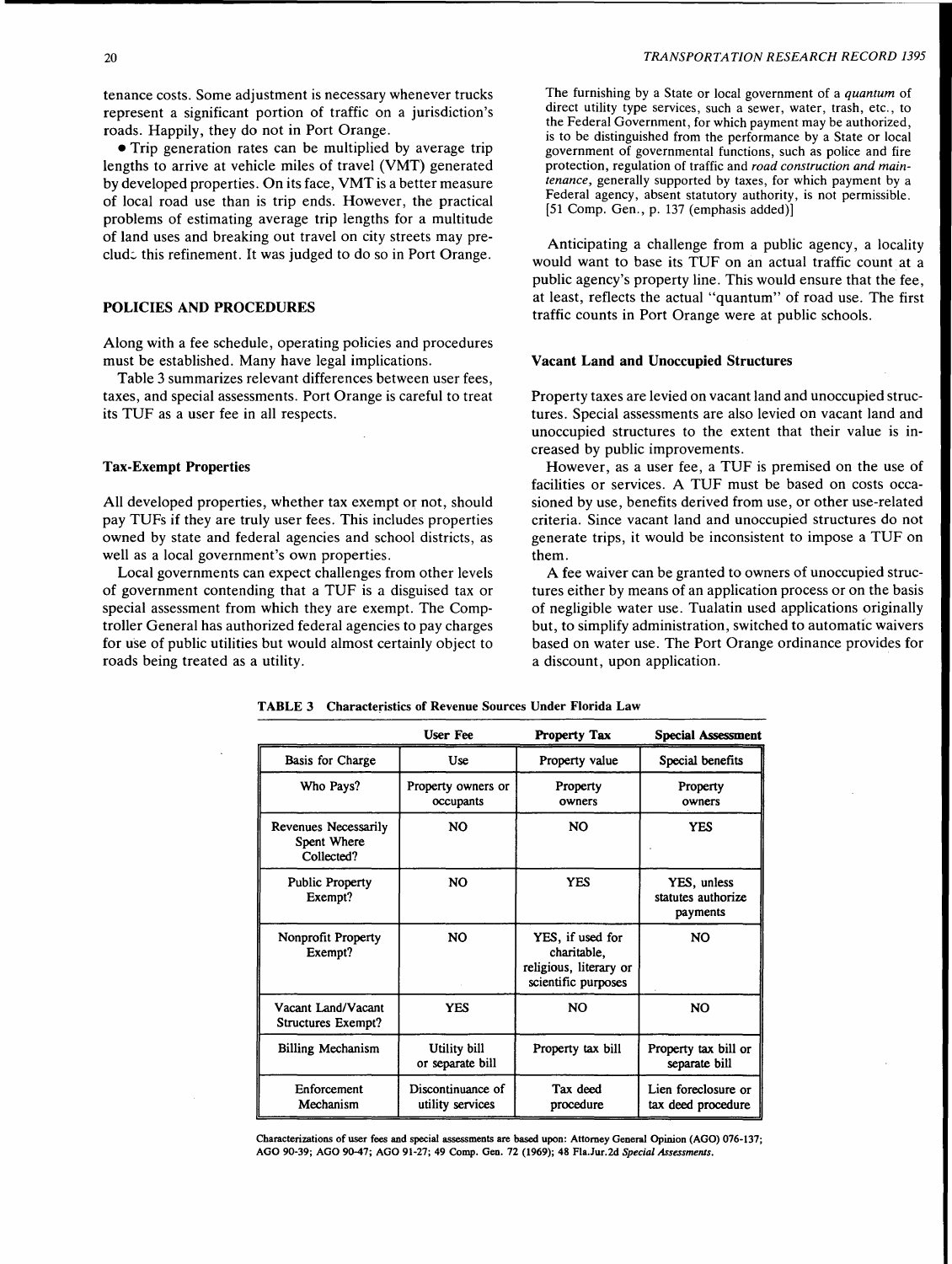## **Owners and Occupants**

Whenever practical, TUF ordinances should impose fees on occupants of rental property. It is the occupants of property that use the road system. The billing of nonowner occupants was a factor in the court decision upholding Fort Collins's TUF as a special fee rather than a tax.

Still, it was only one of many factors persuading the Colorado Supreme Court to rule as it did. Moreover, the court seemed unperturbed by the fact that property owners were ultimately liable for unpaid fees in Fort Collins. Thus, in the interest of fee collection and enforcement, it may be advantageous to make property owners contingently liable for fees if renters fail to pay them, even at the risk of affecting the status of a TUF. Port Orange and most other localities have done so.

## **TUF Collection**

A TUF ordinarily will be collected as part of a unified municipal utility bill. In Florida and many other states, the property tax bill is limited to assessments and ad valorem taxes. In these states, any locality collecting a TUF via the property tax bill is inadvertently compromising the TUF's status as a user fee.

Orlando's storm water utility fee was judged by the Florida Attorney General to be a special assessment rather than a user fee. His opinion was based, in part, on Orlando's use of the property tax bill to collect the "fee" (Attorney General Opinion 90-47).

Even in states without such restrictions, a locality may create a presumption that the TUF is a fee for service by adding it to the unified utility bill along with water and sewer fees, trash collection fees, and storm water utility fees. Making the TUF part of the monthly utility bill could also help defuse public opposition. In explaining public preferences for the sales tax over the property tax, commentators often note that sales taxes are collected in small amounts with daily purchases whereas the property tax is collected annually in one lump sum. Port Orange's TUF will be added to the city's monthly utility bill (once collection begins).

## **Enforcement**

Payment of fees should be enforced primarily by cutting off other public utility services billed with the TUF. Given a unified utility bill, partial payments may be applied either to the TUF before water and sewer charges or to all utility charges proportionally. In either case, the water payment will come up short, and water service may be discontinued as a method of enforcing payment of other utility fees.

Discontinuance of services is the most effective means of enforcing payment of delinquent charges; however, it is not immune to challenge. It has long been accepted that a public utility may not refuse to render service for some collateral matter unrelated to service. Accordingly, courts in Florida and certain other states have adopted an "interlocking" test to decide whether one utility service can be cut off for nonpayment of service charges due another utility *(State v. City of Miami,* 27 So.2d 118).

Water service and road maintenance are not sufficiently interrelated to meet the interlocking test. Even so, it may be possible to tie the two together through a unified utility bill. As local governments in other states have added new service charges to their utility bills, a new legal test has emerged: Does the legislative scheme that permits unified billing and termination of any or all such services for failure to make payment in full bear a reasonable relation to the goal of public health protection? If the answer is yes, unified billing has been upheld *(Perez v. City of San Bruno,* 616 P.2d 1287). Port Orange will discontinue water service for failure to pay the TUF.

## **Appeals**

To ensure that due process requirements are met, a TUF ordinance should provide an avenue for appeal of fee calculations. In Tualatin, road users may appeal the land-use classification or square footage assigned to a property in the fee calculation. In Fort Collins, users were able to appeal in special cases or cases of error in the fee calculation. Port Orange has provided for various appeals.

The calculation of a TUF is analogous to the calculation of a road impact fee. Under applicable case law, property owners are entitled to independently calculate road impact fees on the basis of their own trip generation studies *(Home Builders v. Board of County Commissioners of Palm Beach County,*  446 So.2d 140, 145).

Parenthetically, only users subject to variable (parcelspecific) fees need be given the option of conducting independent fee studies. For users subject to flat fees, appeals may be limited to the issue of appropriate land use classification because the fee is based on average trip-making characteristics for an entire class of users.

## **Dedication of Funds**

TUF funds should be dedicated to road-related purposes, without exception. While upholding Fort Collins's TUF ordinance in the main, the Colorado Supreme Court struck down a severable provision authorizing the city council to transfer excess revenues not required for road maintenance to any other fund of the city. If transferred, the fee would no longer bear a "reasonable relationship" to services rendered by the city, for the nexus between who pays and who benefits would be broken. The fee would become the "functional equivalent of a tax" *(Bloom v. City of Fort Collins,* 784 P.2d 304, 311).

Even granting that TUF funds may be used only for roadrelated purposes, the courts will likely hold that a portion of a city's general administrative expenses are "road related" and thus eligible for TUF funding. Even as it struck down Fort Collins's "transfer provision," the Colorado Supreme Court made it clear that the ruling applied only to the use of excess revenues for general governmental expenses "unrelated to the maintenance of city streets." The use of funds to defray an equitable share of overhead was left intact. Port